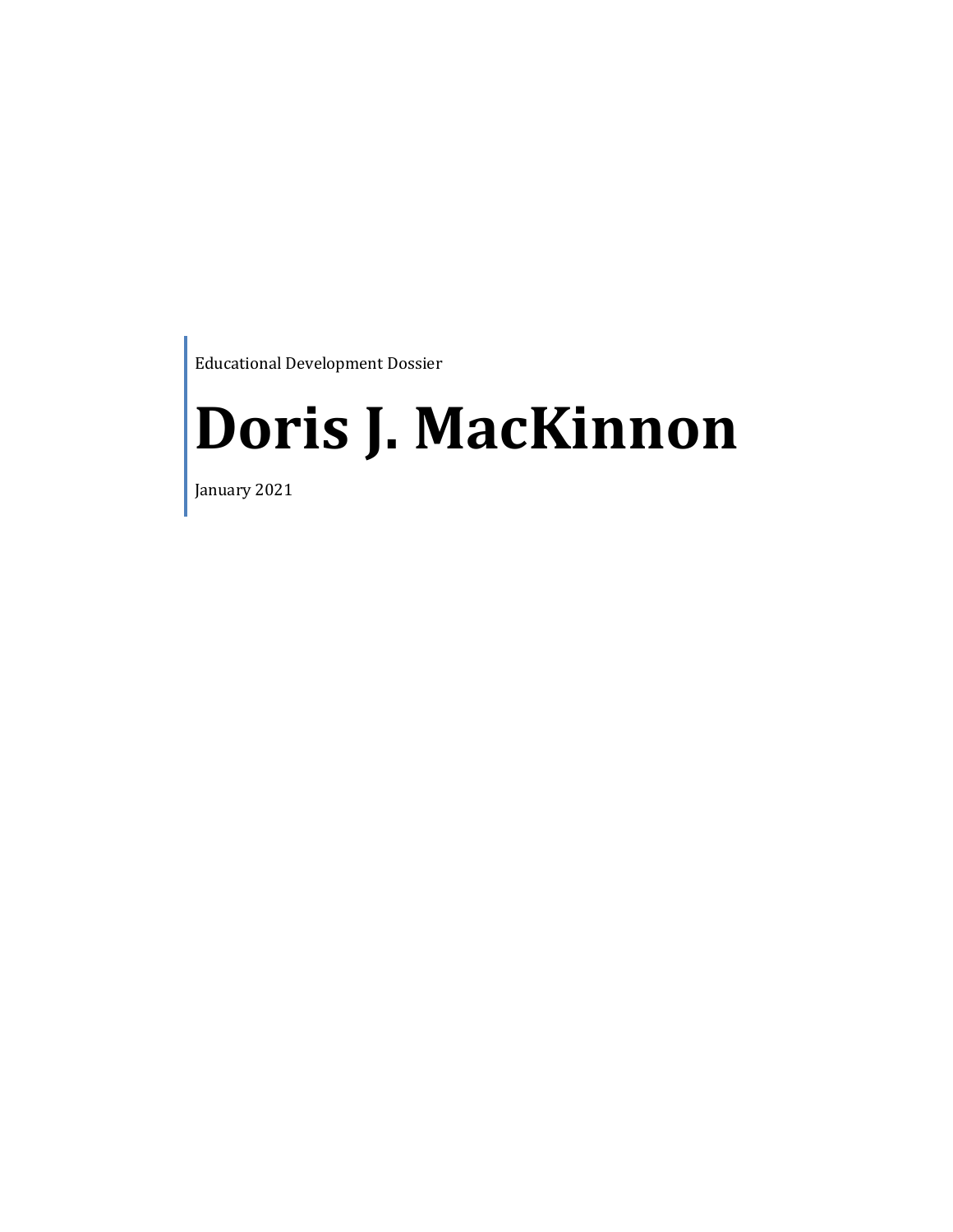## **Doris Jeanne MacKinnon, PhD.**

| <b>Table of Contents:</b>    |  |
|------------------------------|--|
|                              |  |
|                              |  |
| <b>Evidence of Practice:</b> |  |
|                              |  |
|                              |  |
|                              |  |
|                              |  |
|                              |  |
|                              |  |

# Biographical Background

I returned to post-secondary education as a mature student after working in the public and private sectors. I am a committed and passionate lifelong learner who is actively involved in a wide range of scholarly activity including research, publication, editorial work, graduate supervision, instruction and educational development. My educational development interests and experiences are broad and reflect my commitment to global citizenship and equality through education.

# **Educational Development Philosophy and Methodologies**

## What I believe about educators

*Successful educators have high levels of self-efficacy and emotional intelligence. They demonstrate a belief in lifelong learning by establishing a regular practice of self-reflection and by pursuing ongoing and meaningful professional development. They possess affective qualities that enable them to connect easily with learners and with colleagues. They believe that every learner has the capacity for creativity, for innovative thinking, and for success as they envision it.* 

# What I believe about learning

- *Learning should be experiential – throughout the learning process, the learner is actively engaged in posing questions, investigating, experimenting, solving problems, assuming responsibility, being creative, and constructing meaning*
	- o *Practical examples: lectures; in-class exercises; reality-based case studies; service learning; simulations; journaling; problem sets; case studies;*
- *Learning should be inclusive – incorporates into course design the ideology that all students should have access to meaningful participation in learning with curriculum that respects diversity of identity, experience, circumstance, and culture to ensure equality of opportunity* 
	- o *Practical examples: student consultation in course design; delegated control; selfreflection; technology for enhanced learning; collaborative learning; adapt for visual, audio, kinaesthetic learning preferences; scenarios; incorporate variety of conceptions of learning;*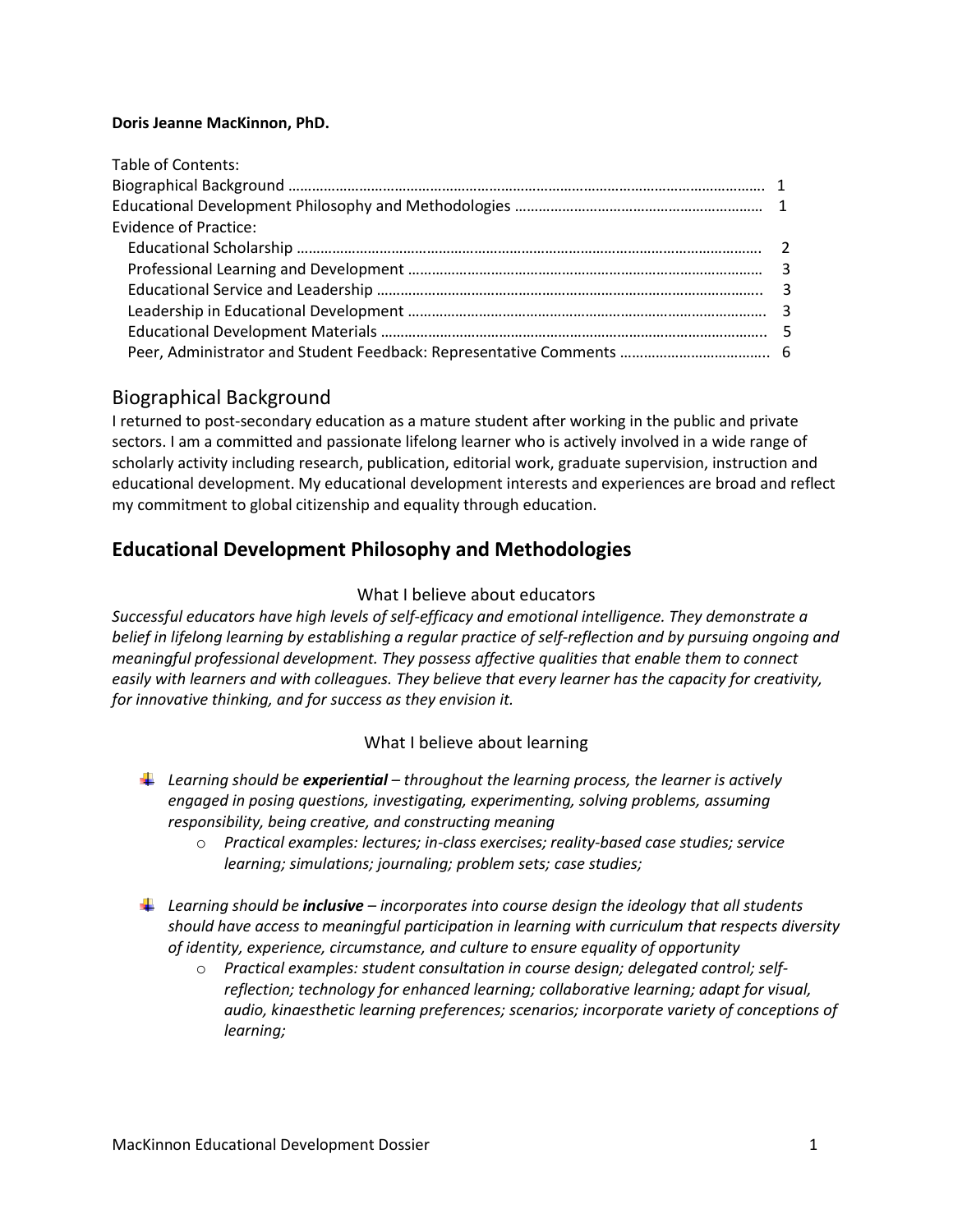- *Learning is holistic – engaging students in the personal and collective responsibility of the "whole growth" of a learner through the development of emotional, social, physical, creative, intellectual and spiritual potential*
	- o *Practical examples: self-assessment; peer review; team-based exploration of learning styles; collaborative community learning; service learning; problem-based learning; active listening; critical analysis of social constructs; self-reflective practice; place-based learning;*
- *Learning should be self-regulated – students take ownership of, plan, monitor, evaluate and reflect on their own learning*
	- o *Practical examples: student engagement in manipulating, analyzing, evaluating ideas; group discussion; debates; concept questions; service learning; student-led team projects; virtual learning;*
- *Learning should be learning-centred – rather than "student-centred" the strategy is determined by the type of learning that is desired* 
	- o *Practical examples: project-based learning; inquiry-based learning; case studies; servicelearning; virtual learning; scenarios; simulations; lectures;*
- *Learning should be relational – relationships are developed and nurtured: learner to self; learner to others; learner to their world*
	- o *Practical examples: self-reflection; service-learning; place-based learning; field trips; peer review; peer support projects; student-led discussions; critique;*
- *Learning is never complete – learning is a way of life that encompasses passion, engagement, curiosity – educational development consultants should seek to inspire lifelong learning!*

# **Evidence of Practice - Educational Scholarship**

# Philosophy

I believe fully in my university's graduate pledge of "using my knowledge, experience and skills to the best of my ability for the well-being of my community and for the advancement of learning and the public good." Years ago, when I accepted my first contract to instruct at a post-secondary institution, I immediately volunteered for several initiatives, including student conferences, new student orientation sessions, and school committees. Since then, in my various roles as instructor, learning designer and program development lead, I am consistently a highly productive team member who demonstrates a recognized ability to work effectively with a diverse group of learners and to contribute positively to my work teams. I am a life-long learner and contributor who consistently serves as a volunteer on community boards and on committees on my campus. I contribute regularly to professional development conferences, scholarly publications and community initiatives.

## Conferences (Select)

"Conversations of the Heart: The Public Face of the Private Persona." Congress 2019. "Virtual Reality and Cooperative Trades." Victoria, S'tenistolw Indigenous Adult Education Conference, 2017.

"The Big Bang Theory of Learning." *CICan Inspiration Conference*. Quebec City, Quebec. 2016. "The Big Bang Theory of Learning." *The Teaching Professor Conference.* Washington, D.C. 2016. "Indigenous History: Research Methodology." *Congress 2013.* Victoria, B.C.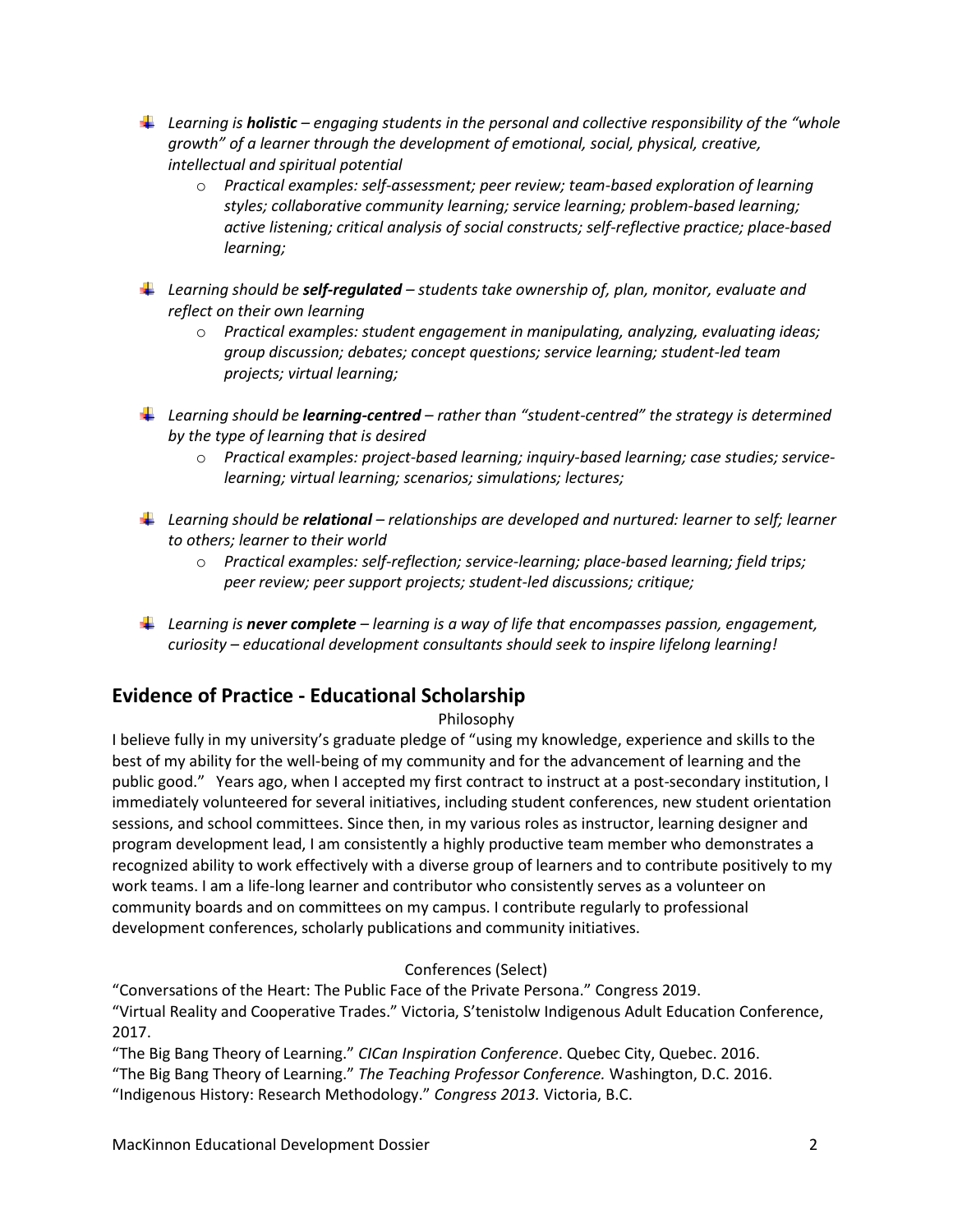## Publications (Select)

"Isabella Clark Hardisty Lougheed." *Dictionary of Canadian Biography*. Toronto: University of Toronto Press and Les Presses de l'Université Laval, 2019.

"Review of Tim Foran's Defining Metis: Catholic Missionaries and the Idea of Civilization in Northwestern Saskatchewan, 1845-1898." *Canadian Journal of History.* August 2018.

*Metis Pioneers: Marie Rose Delorme Smith and Isabella Hardisty Lougheed*. Edmonton: University of Alberta Press, 2018.

The Identities of Marie Rose Delorme Smith: Portrait of a Métis Woman. (Regina, Sask.: University of Regina Press), 2012.

## Memberships

Canadian Historical Association . Women's and Gender Studies et Recherches Feministes . Western Association of Women Historians . Society for Teaching and Learning in Higher Education . Canadian Association of Instruction Designers

# **Evidence of Practice - Professional Learning and Development**

Master of Education in Adult Indigenous Education Teaching Assistant Workshop Instructional Skills Workshop (ISW) Certificate University Teaching Certificate Excellence in Online Instruction

# **Evidence of Practice - Educational Service and Leadership**

Associate Editor, *The Canadian Journal for the Scholarship of Teaching and Learning* Graduate Supervisor, *Yorkville University* Strategic Leadership Team, *Red Deer College* Board Member, *Lifelong Learning Council of Red Deer* Research Commons Workshops, *Red Deer College* Associate Dean Meetings, *Red Deer College*

# **Evidence of Practice - Leadership in Educational Development**

## *Indigenization: Educational Contexts*

How do we incorporate the Truth and Reconciliation Commission's Report and Calls to Action into our course content and into how we instruct? Through examination of the residential school experience of Canada's Indigenous Peoples, Indigenous pedagogy and the United Nations Declaration on the Rights of Indigenous Peoples, students gain further understanding of this important component of education. They also explore contemporary and historically significant documents that influence adult and higher educational contexts.

## *Trauma-Informed Educator*

Trauma-informed practice by educators and caregivers can inspire critical improvement in learners affected by trauma. Designed for individuals who work with children and youth in learning environments such as childcare centers, support programs and traditional classrooms, this program develops practical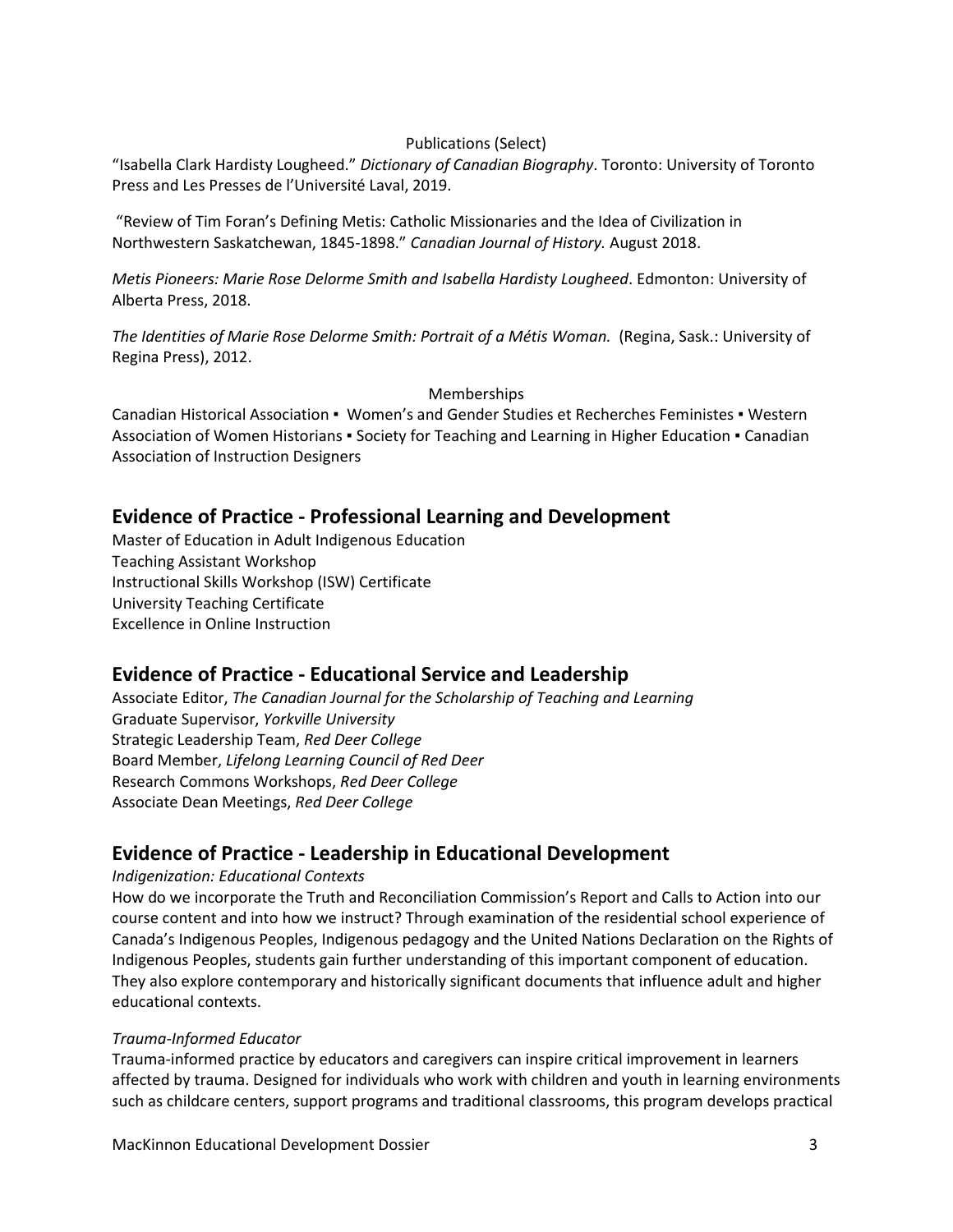skills to implement in the learning environment. Working with case studies, course readings, and class discussions, students develop the skillset to ensure learners impacted by trauma have the best opportunity to succeed.

### *Workplace Language Skills for Newcomers*

In this program, as CLB level 3-4 learners, students engage with safety procedures in Alberta's commercial environments. Through activity-based learning, students develop English language customer service skills in high demand sectors. Each lesson includes a combination of listening, speaking, reading and writing formative and summative assessments.

## *Non-Profit Management*

This program is designed to provide students with the skills and knowledge needed to effectively supervise and manage employees and/or volunteers in a non-profit environment, while gaining a greater understanding of how they manage "self." Whether new to management in the non-profit sector or an experienced supervisor, students will benefit from this program by learning the practical skills necessary to succeed as a leader in this unique environment.

## *Health Care Aide*

The Health Care Aide program prepares students to be a member of a health-care team in a variety of settings, providing a high level of front-line care to clients in need of assistance. Working with the Health Care Aide Alberta Health Services Curriculum, this was transitioned for blended online, lab and practicum delivery.

## *Renewable Energy Management*

Through case studies, class discussions, simulations and project based learning in a fully functioning lab environment students gain a comprehensive understanding of renewable energy solutions and project management, while developing practical skills for assessing best practices in the design and delivery of renewable energy solutions in geographic and climatic conditions specific to Alberta.

## *Health Care Practice and Management for International Nurses*

This program prepares Internationally Educated Nurses to integrate their prior education and assume management orleadershiprolesin the dynamic Canadian healthcare environment. In this comprehensive and applied two-year program, learners enhance their theoretical nursing knowledge and clinical nursing skills within the Canadian context. The importance of critical thinking and significance of cultural diversity are both emphasized. Graduates also gain valuable strategies for completing the regulatory examination process for professional certification in Canada.

## *Twentieth Century Canada*

In this course students explore the impact of industrialization on Canada and Canada's role in international affairs in the 20th century through topics such as Canada and the two World Wars, the growth of federal power, Canada as a northern nation, Quebec nationalism, Western alienation, diversity, Indigenization and social movements.

## *Canada to 1867*

In this course students explore Canada's colonial era; the discovery and settlement of the regions that would be united in the Dominion of Canada in 1867; the development of social and political institutions. This course and HIST 374 provide a complete survey of Canadian history and serve as a foundation for senior and advanced courses in this field.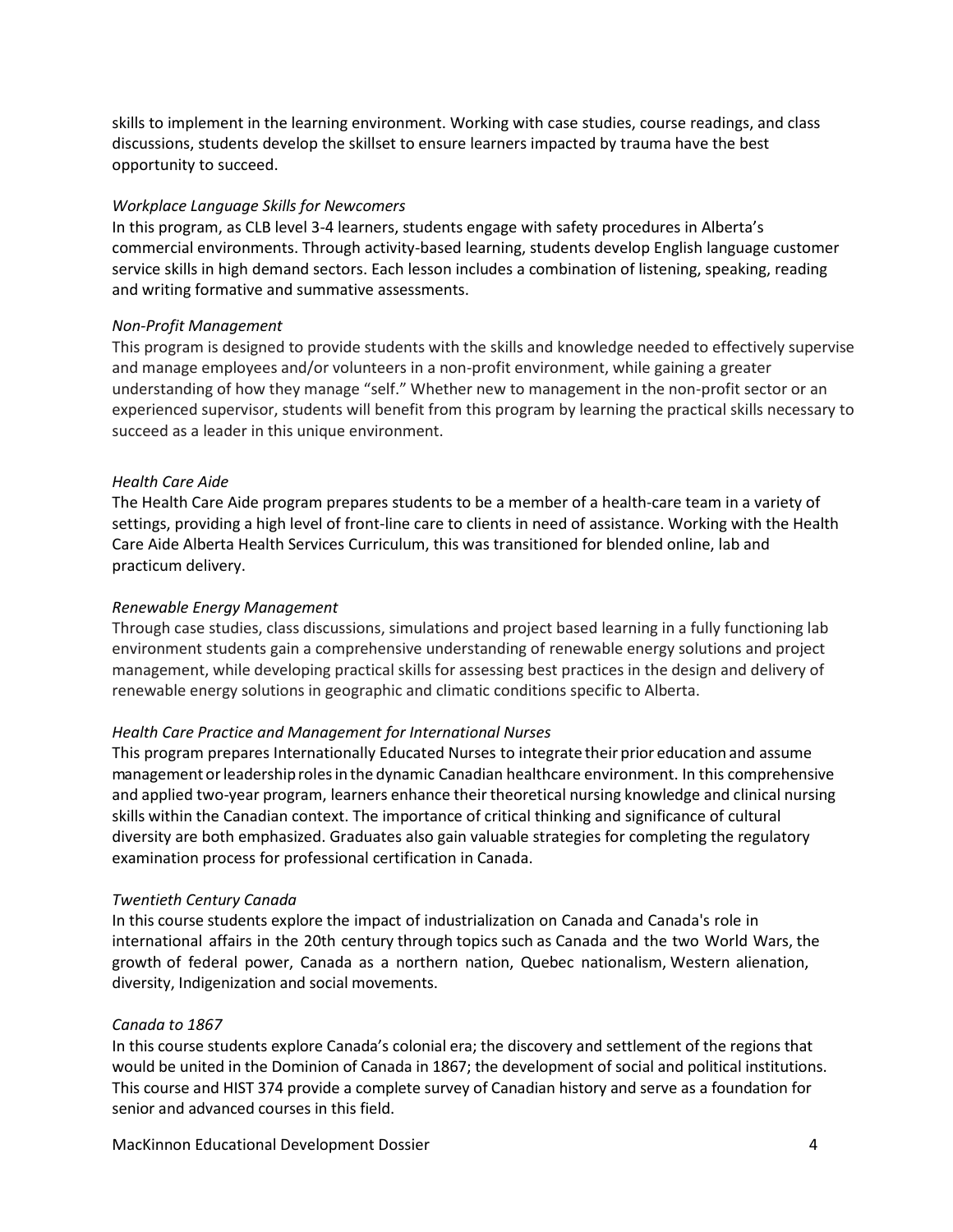# **Evidence of Practice - Educational Development Materials**

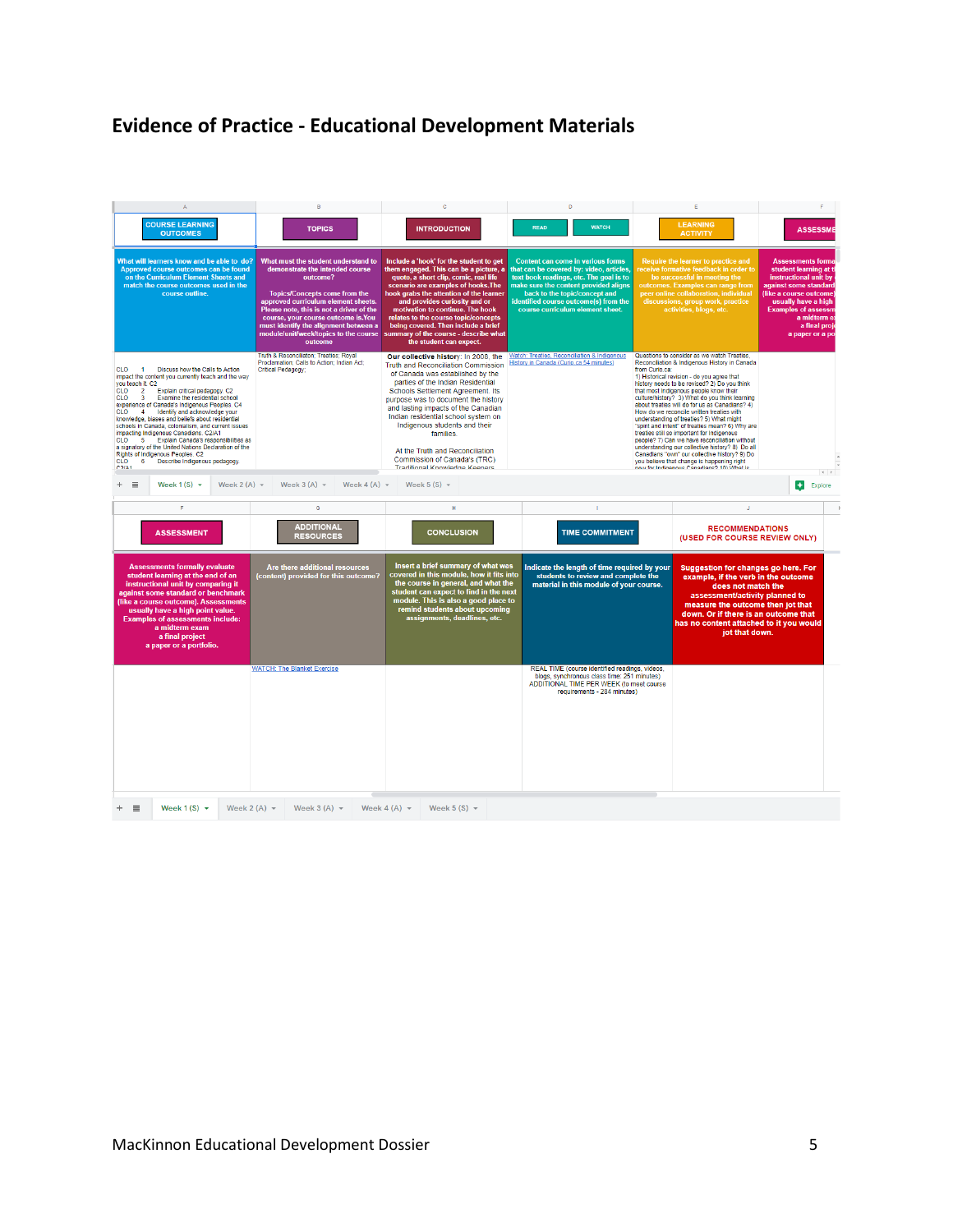

| PLO #1: Demonstrate<br>proficiency in speaking, concepts and<br>listening, reading and<br>writing of English | PLO #2: Identify<br>therapeutic<br>communication | PLO #3: Apply, as a<br>leader, knowledge and<br>skills needed to<br>practice collaboratively<br>with other health<br>professions within<br>context of caring for<br>individuals, families<br>and communities | PLO #4: Demonstrate<br>skills and techniques<br>in conducting physical ethics and<br>examination | PLO #5: Discuss<br>professional<br>standards, scope of<br>practice, code of<br>competencies of<br>positions on a<br>health care team | PLO #6: Explain<br>perinatal assessment<br>and care, and<br>recognize and address<br>complications<br>associated with<br>pregnancy | PLO #7: Apply nursing<br>process to assess, plan<br>implement and<br>evaluate<br>clients/patients<br>recognizing variations<br>across the lifespan | PLO #8: Apply<br>pharmacology<br>knowledge and<br>demonstrate safe<br>medication<br>administration | PLO #9: Explain the<br>legal, ethical and<br>interpersonal<br>considerations of menta<br>health nursing and<br>describe nursing care in<br>dealing with clients with<br>mental illness | <b>PLO #10:</b><br><b>Demonstrate test-</b><br>taking strategies<br>and enumerate<br>regulatory<br>requirements for<br>licensure in<br>different Canadian<br><i>iurisdictions</i> | PLO #11: Utilize<br>concepts and<br>theories of caring<br>and client centred<br>care in professional<br>nursing practice<br>with individuals and advocacy in nursine<br>families with varied with individuals an<br>lived health<br>experiences | PLO #12: Apply the<br>of professional resp<br>accountability, cari<br>empowerment, aut |
|--------------------------------------------------------------------------------------------------------------|--------------------------------------------------|--------------------------------------------------------------------------------------------------------------------------------------------------------------------------------------------------------------|--------------------------------------------------------------------------------------------------|--------------------------------------------------------------------------------------------------------------------------------------|------------------------------------------------------------------------------------------------------------------------------------|----------------------------------------------------------------------------------------------------------------------------------------------------|----------------------------------------------------------------------------------------------------|----------------------------------------------------------------------------------------------------------------------------------------------------------------------------------------|-----------------------------------------------------------------------------------------------------------------------------------------------------------------------------------|-------------------------------------------------------------------------------------------------------------------------------------------------------------------------------------------------------------------------------------------------|----------------------------------------------------------------------------------------|
|                                                                                                              |                                                  |                                                                                                                                                                                                              |                                                                                                  |                                                                                                                                      |                                                                                                                                    |                                                                                                                                                    |                                                                                                    |                                                                                                                                                                                        |                                                                                                                                                                                   |                                                                                                                                                                                                                                                 |                                                                                        |
| $\mathbf{x}$                                                                                                 | $\mathbf{x}$                                     |                                                                                                                                                                                                              |                                                                                                  |                                                                                                                                      |                                                                                                                                    |                                                                                                                                                    |                                                                                                    |                                                                                                                                                                                        | $\boldsymbol{\mathsf{x}}$                                                                                                                                                         |                                                                                                                                                                                                                                                 |                                                                                        |
|                                                                                                              | $\mathbf{x}$                                     | $\boldsymbol{\mathsf{x}}$                                                                                                                                                                                    |                                                                                                  |                                                                                                                                      |                                                                                                                                    |                                                                                                                                                    |                                                                                                    |                                                                                                                                                                                        |                                                                                                                                                                                   |                                                                                                                                                                                                                                                 | $\mathbf{x}$                                                                           |
|                                                                                                              |                                                  |                                                                                                                                                                                                              |                                                                                                  | $\mathbf{x}$                                                                                                                         |                                                                                                                                    | $\mathbf{x}$                                                                                                                                       | $\mathbf{x}$                                                                                       | $\mathbf{x}$                                                                                                                                                                           |                                                                                                                                                                                   | $\mathbf{x}$                                                                                                                                                                                                                                    | $\mathbf{x}$                                                                           |
|                                                                                                              |                                                  | $\mathbf{x}$                                                                                                                                                                                                 |                                                                                                  | $\mathbf{x}$                                                                                                                         |                                                                                                                                    |                                                                                                                                                    |                                                                                                    |                                                                                                                                                                                        | $\mathbf{x}$                                                                                                                                                                      | $\mathbf{x}$                                                                                                                                                                                                                                    | $\mathbf{x}$                                                                           |
|                                                                                                              |                                                  |                                                                                                                                                                                                              |                                                                                                  | ×                                                                                                                                    |                                                                                                                                    |                                                                                                                                                    |                                                                                                    |                                                                                                                                                                                        | $\boldsymbol{\mathsf{x}}$                                                                                                                                                         |                                                                                                                                                                                                                                                 | $\mathbf{x}$                                                                           |
| <b>Program Instructions</b>                                                                                  | <b>PROGRAM MAP</b>                               | CE Instructions & Def.                                                                                                                                                                                       | <b>English for Nursing Practice</b>                                                              |                                                                                                                                      | <b>Professional Communication</b>                                                                                                  | Variations in Health I  (+)                                                                                                                        | $\overline{4}$                                                                                     |                                                                                                                                                                                        |                                                                                                                                                                                   |                                                                                                                                                                                                                                                 |                                                                                        |

# **Peer and Administrator Feedback**

Leadership in Curriculum Development – *Indigenization: Educational Contexts*

# **From the Learning Designer:**

When passion and purpose come together it results in an extraordinary opportunity for change. Congratulations, Doris. This course meets and in many areas exceeds the required essential Flexible Delivery Quality Standards at Red Deer College. It has been inspiring to work alongside you and watch you strive to create meaningful and purposeful online learning assessments and activities such as setting up the debate panel format and creation of a collage using various web 2.0 tools as options. The videos, resources, and opportunities were all selected and created with careful purpose and intent. There is no doubt that this course will have a ripple effect for years to come. It was an honour to work alongside you. Thank you for allowing me to be part of such critical and important work. This is the work that matters most. Thank you for all that you have done and continue to do in the area of Indigenization.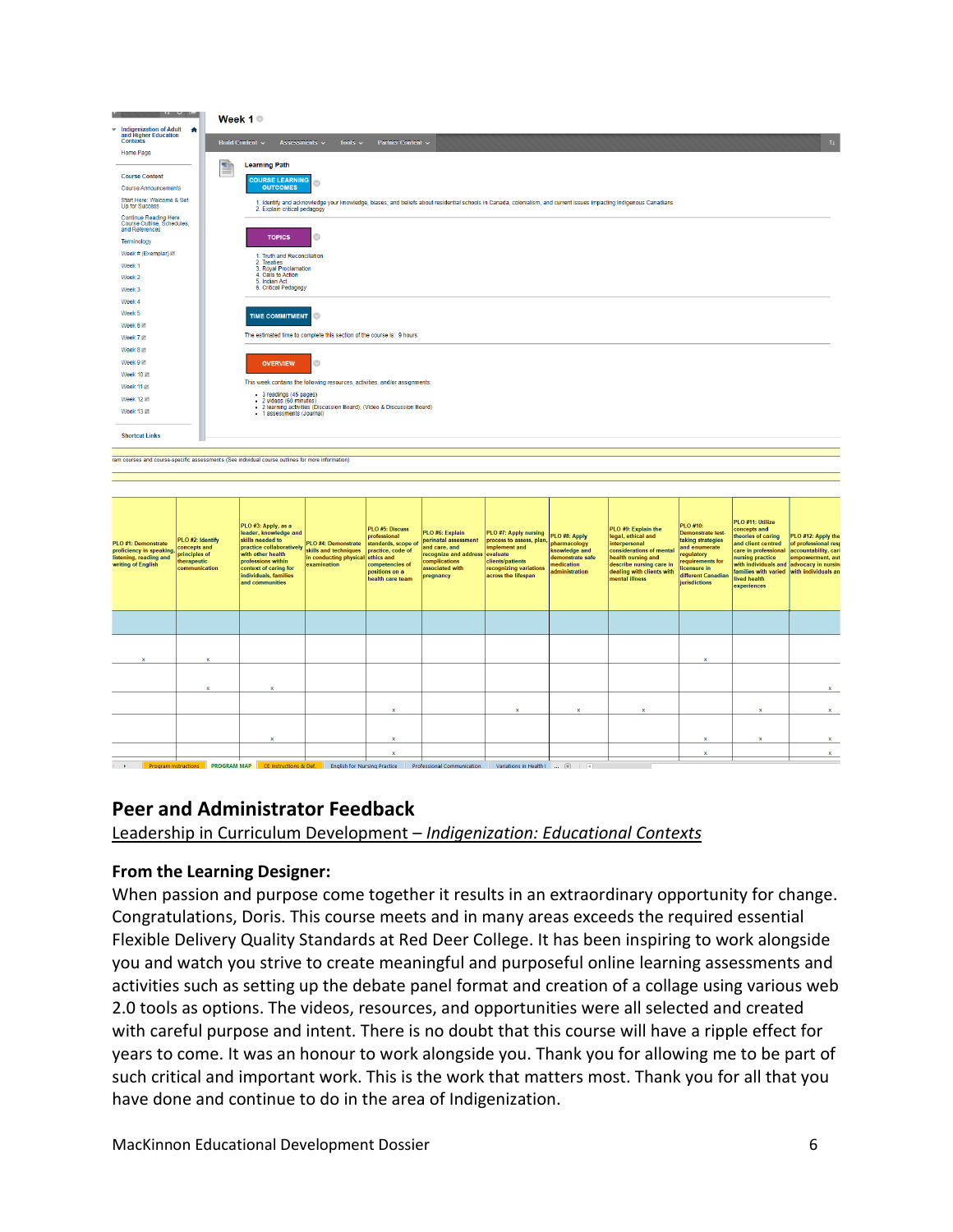- **Interactivity and Instructional Strategies:** Journals, Discussion Boards, Google Tools, and Collaborate Ultra are examples of tools used to help promote and encourage interactivity allowing learners to reflect, practice, and engage. This supports learner to learner, learner to instructor, and learner to content interactivity. Designed opportunities as mentioned above facilitate deeper understanding of the content.
- **Instructional Strategies:** The Course Developer had designed the course applying approaches to learner centred course design and several instances where Universal Design for Learning principles are applied. For example, multiple means of representation, engagement, and choice are present in the following activity. "Consider your course resources as you reflect upon the effect of colonial policies in Canada and how they have affected the lives of Indigenous peoples and our collective history. *Using a free digital tool such as Powtoon, Popplet, or Videoscribe*, create a collage that demonstrates your understanding of colonial policies. You should expect to address at least the following questions as well as any others that you have identified in your learning throughout the course."
- **Varied Content:** Learners are provided with various types of learning resources to engage with including: videos, articles, language dictionaries, glossary of terminology, and visuals. Additional resources are provided and labeled clearly as "additional." Resources are current and chosen to support and enhance the course learning outcomes.
- **Feedback:** The course is designed to collect feedback each week in order to be responsive to online learners as evident in the google exit card set up for each week.

# **From the Educational Multimedia Specialist:**

- The course features a consistent layout that makes it easy to navigate
- Learners can move from the course to outside links and back again through appropriately linked phrases
- Meaningful naming conventions help to guide navigation throughout the course ie. (DB1) Discussion Board - Critical Pedagogy; (DB2) Discussion Board - Time Immemorial, etc.)
- The schedule clearly outlines the topics, readings, activities, assignments, and time commitments for each week in the course
- Course content is presented in coherent learning segments

## **From the LMS Coordinator**

I have worked with Doris MacKinnon on a variety of projects here in the Centre for Teaching and Learning at Red Deer College. Some of the most recent include; the Human Resources Blackboard training course, Kitchen Management courses and her work on the ADHE lndigenization course. During our meetings I find Doris to be: well - organized, have a strong work ethic, methodical, and not afraid of trying to incorporate the latest technologies in her Blackboard courses.

During a recent audit of her lndigenization course - the team were pleased to see a variety of learning concepts used. These included:

- •Use of the CTL on line learning template
- Planned Collaborate Ultra sessions
- Use of embedded videos to support learning
- A variety of journal and discussion boards created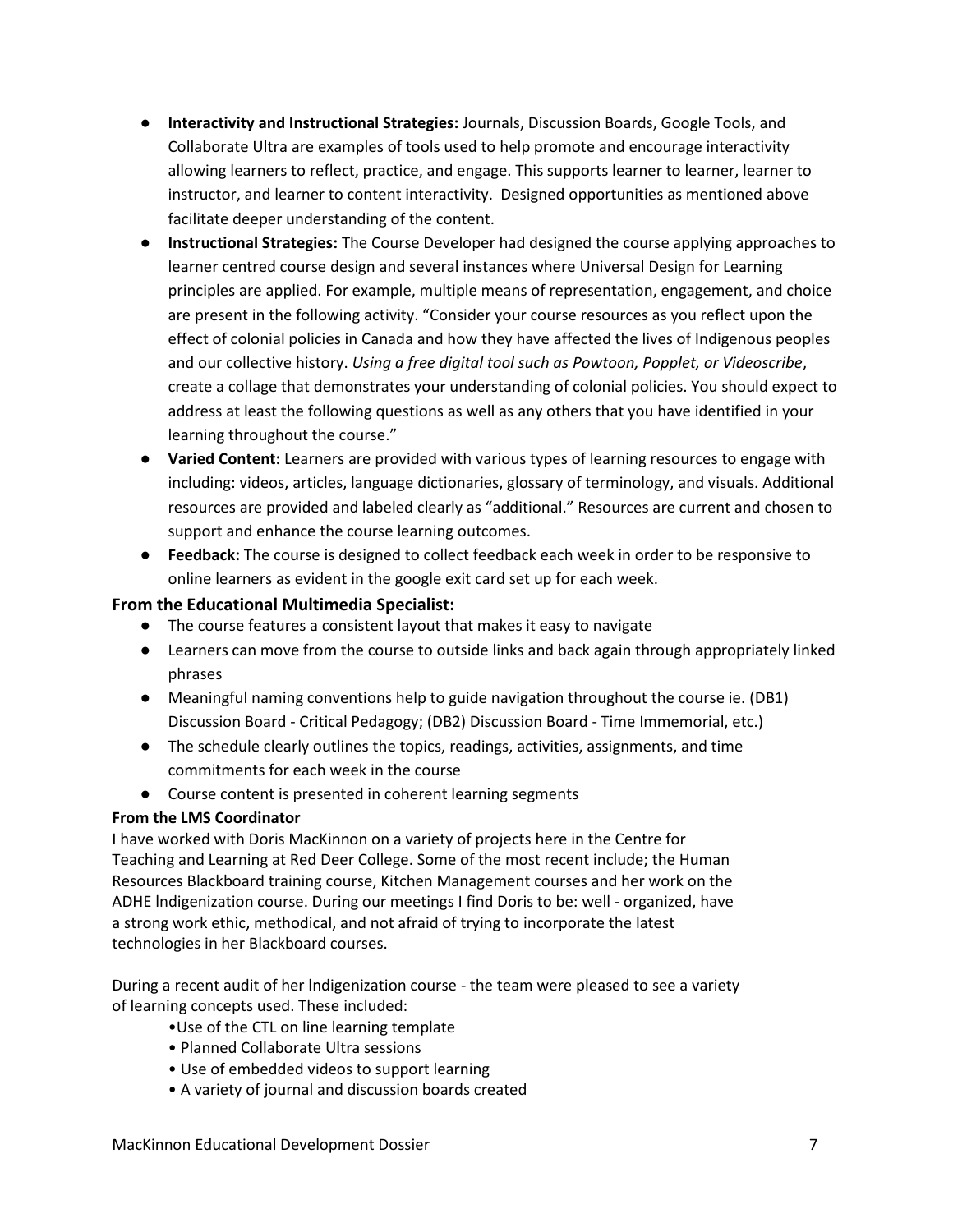- Case studies
- A finished gradebook with assignment rubrics

## **From the Administrator**

Thank you for stepping forward to develop ADHE 401 lndigenization: Educational Contexts. Your knowledge and expertise were critical to the successful development of the course. I will be following up to see if there are opportunities for this course to be delivered beyond the Adult and Higher Education Post-Diploma Certificate. It is a course I am interested in taking as well. As you followed the online course development process you worked with many other individuals in the CTL and the Library. The feedback you received by the course review team was exemplary.

· Thank you for your participation in multiple activities in the CTL, including attendance at Learning Designer meetings, participation in conversations connected to Indigenous engagement and services. I hope you will continue to participate in the Moving Forward Together meetings and the Indigenous Advisory Committee when it begins its work.

## Leadership in Curriculum Development – *20th Century Canada*

## **From the Peer Observer**

- **Observed Instructor Strengths:** overall, this class session was well organized, structured in an appropriate way, and the Learning Outcomes were achievable. Student engagement was significant. You provide clear verbal instructions for the class. The rubrics that you provided for students to fill out ensured that through the class activity the students were accountable for their time. A comfortable environment for learning and risk-taking has been established in this class (for instance, you opted for this type of activity versus a class presentation, as the stress of that might have impeded learning for some). You are able to effectively balance between teacher-led and student-led learning.
- **Observed Areas of Exploration:** really not much to offer by way of areas of exploration. This was a really effective class session and activity. I can make a couple of suggestions that would be only minor tweaks to your lesson planning

## Leadership in Curriculum Development – *Post-Colonial Canadian History*

#### From the Peer Observer

#### **1. Learning Environment**

- **●** Role of the Instructor
	- o Doris outlined the requirements for the day's lesson and expectations for the students.
	- o Doris outlined expectations for the student assignments.
	- o Doris provided effective and positive verbal and non-verbal feedback to students.
	- o Doris was cognizant of time for the various parts of the lesson.
- **●** Learner engagement: Active and interactive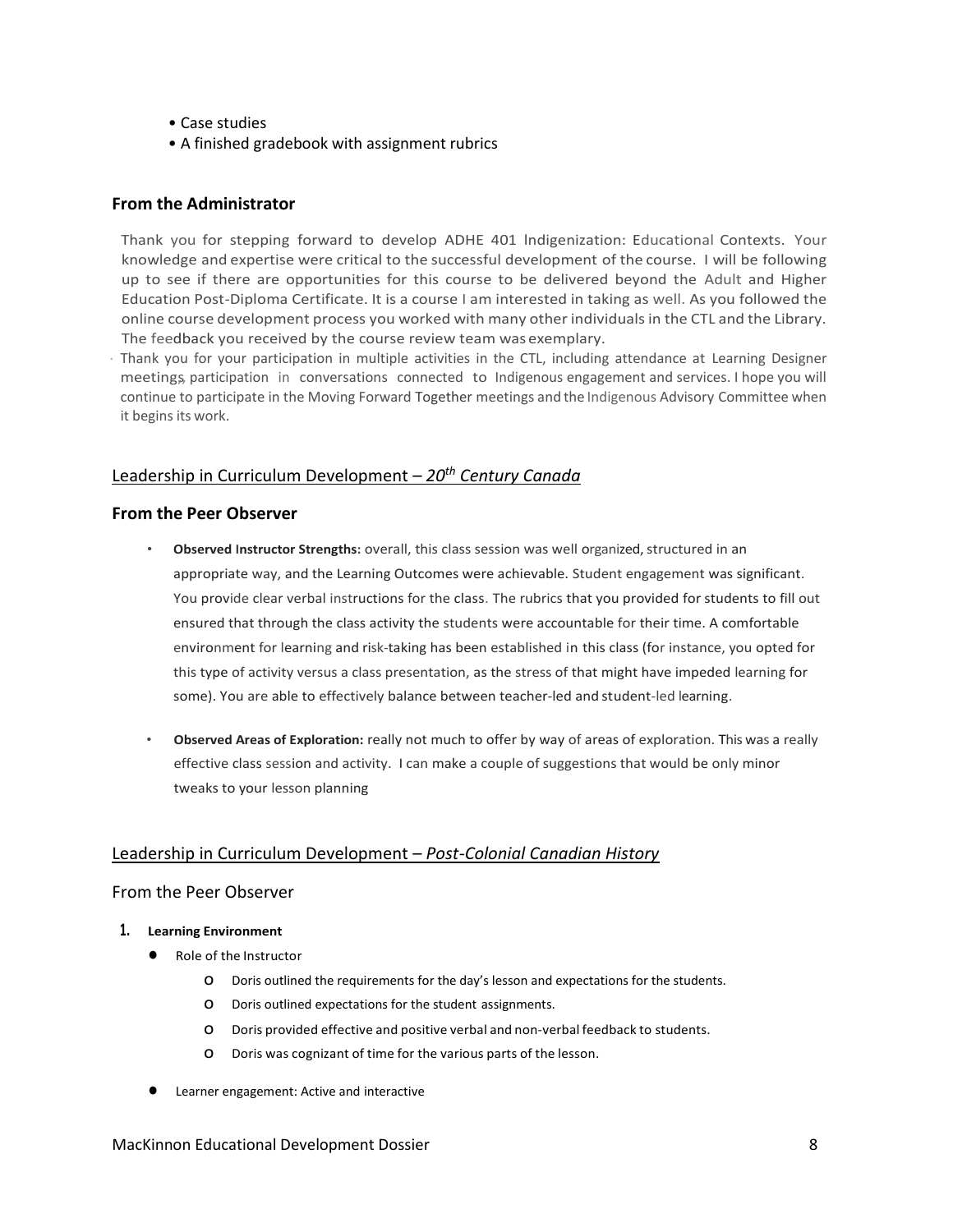- o Students were in-charge of thislesson.
- o The lesson was students presenting to one another with students critiquing one another's papers.
- o Students were highly engaged during the peer review for their papers.
- o Doris was able to engage students using a variety of low-level and high-level questions.
- **●** Power-sharing
	- o For this lesson, students led the learning.
	- o Doris was very much a guide on the side.

#### **From the Administrator**

Seven of the twenty students enrolled filled out the SFI. Even though that is not a high response rate, their feedback was so uniformly positive that it is clear that you offered a very fine learning experience. You received 100% positive responses on all eight of the numerically scored questions. The written comments and the two student emails included with your report were also very supportive. Well done on getting a peer observation from Brad McDiarmid. You asked him to focus on a few central aspects of your teaching. His report after observing a full 3-hour class concludes that on these and many other fundamental points you conducted a highly successful class, that you demonstrated skill in many aspects of teaching, and that you achieved what you set out to in this class. Learner-centred principles were very much in play in this class.

Throughout this course, you adopted a flipped classroom model and this provided very good success in fostering student engagement and in sharing power with your students. The consistent incorporation of the "Think Like an Historian" concept also appears to have been successful, and I applaud you for putting this into a local and more experiential context by incorporating the visit to the Red Deer Archives and the session with Chief Wilton Littlechild.

#### Leadership in Client Engagement – ABC Bees

This project involved transitioning face-to-face curriculum for online delivery.

#### **From the Project Sponsor**

Dear Doris:

I want to thank you and your team at RDC for the work you did for ABC Bees. Your professional product will increase beekeeping, which in turn increases bee populations and crop pollination, and will help feed the growing global population.

When I read the final report from {edited for privacy} I asked her if I could share the words with you. She said,

"Oh my pleasure! It was a wonderful experience and I am so happy for the friendships and partnerships that have been formed through this program, with yourself included.

Please share my comments with anyone you feel would benefit from seeing it. I meant every word!"

Here is an excerpt of her Final Report as it pertains to RDC,

"Throughout the development of the course, the rapport and skills of the team at Red Deer College and Apiaries and Bees for Communities was exemplary. It was a pleasure to work together and the quality and efficiency of work and communication was more than ideal. …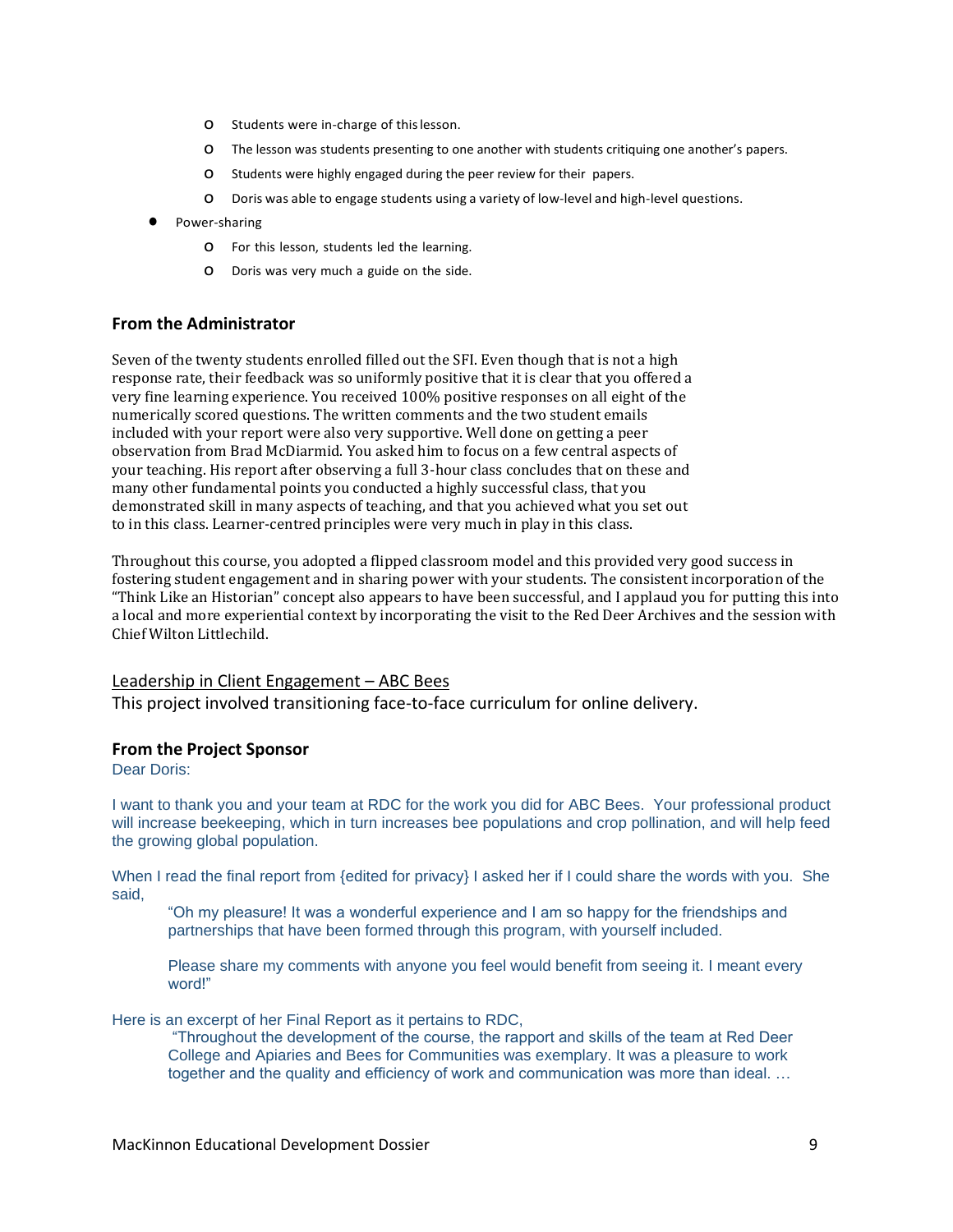More than 50 individual videos, both lecture and field work, were created for this program, creating the most extensive online course in beekeeping in Canada. We are very proud of the product that we have created.

 $\ldots$  We expect a [great] enthusiasm and uptake of the program that we have created...."

I, too, am impressed by the RDC team who helped to finalize the curriculum and quizzes, and create an interesting program of the lessons. You were all so dedicated and did such professional work. Thank you!

Regards,

# *Edited for privacy*

Industrial Technology Advisor, Industrial Research Assistance Program (Prairies) National Research Council Canada / Government of Canada

## Informal Student Comments

Doris MacKinnon <Doris.MacKinnon@rdc.ab.ca>

*Edited for privacy*

Hi Doris,

I just wanted to personally thank you for such a great semester. I began the semester worried about History and ended it proud and humbled. I enjoyed your class so much. You are an amazing person and a wonderful educator. I have learnt so much from you and will continue to find interest in History because of you. I hope you have a wonderful summer.

**\_\_\_\_\_\_\_\_\_\_\_\_\_\_\_\_\_\_\_\_\_\_\_\_\_\_\_\_\_\_\_\_\_\_\_\_\_\_\_\_\_\_\_\_\_\_\_\_\_\_\_\_\_\_\_\_\_\_\_\_\_\_\_\_\_\_\_\_\_\_\_\_\_\_\_\_\_\_\_\_\_\_\_\_\_**

Thank you so much,

Jessica

Doris MacKinnon [Doris.MacKinnon@rdc.ab.ca](mailto:Doris.MacKinnon@rdc.ab.ca)

April 22, 2018 3:52:14 PM

*Edited for privacy*

Hi Doris,

Okay, thank you for letting me know! Also, thanks again for such an awesome semester!

Enjoy your summer,

Janalyn

Fri 4/13/2018 3:06 PM *Edited for privacy* Presentation Slides

MacKinnon Educational Development Dossier 10 and 10 and 10 and 10 and 10 and 10 and 10 and 10 and 10 and 10 and 10 and 10 and 10 and 10 and 10 and 10 and 10 and 10 and 10 and 10 and 10 and 10 and 10 and 10 and 10 and 10 an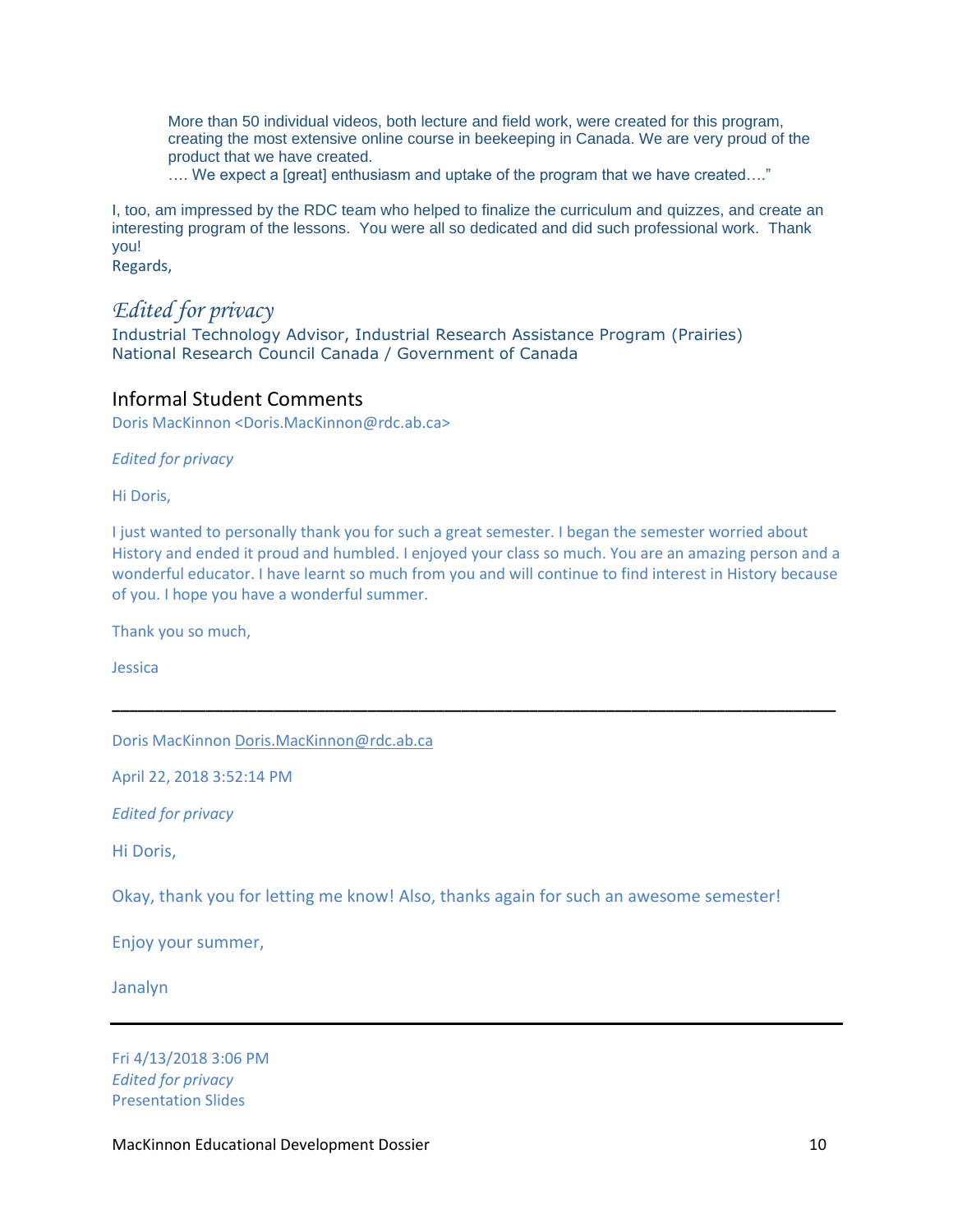To Doris MacKinnon <Doris.MacKinnon@rdc.ab.ca>

Hey Doris,

Attached is my presentation for Tuesday's class. Thanks again for an amazing term. You have helped me rediscover my passion for history!

Cheers, Brandon

*Edited for privacy* 4/10/18 7:36 PM

Hi Doris, I believe I successfully exported the file to PDF. However, please let me know if there are any issues with opening the file. I believe this is the final project I needed to submit. So, I would just like to thank you for a wonderful semester and for your enthusiasm and passion for this course. You were a fantastic teacher to have and I will be forever grateful for that. Thank you, Kallista

\_\_\_\_\_\_\_\_\_\_\_\_\_\_\_\_\_\_\_\_\_\_\_\_\_\_\_\_\_\_\_\_\_\_\_\_\_\_\_\_\_\_\_\_\_\_\_\_\_\_\_\_\_\_\_\_\_\_\_\_\_\_\_\_\_\_\_\_\_\_\_\_\_\_\_\_\_\_\_\_\_\_\_\_\_\_\_\_\_\_\_\_\_\_\_

\_\_\_\_\_\_\_\_\_\_\_\_\_\_\_\_\_\_\_\_\_\_\_\_\_\_\_\_\_\_\_\_\_\_\_\_\_\_\_\_\_\_\_\_\_\_\_\_\_\_\_\_\_\_\_\_\_\_\_\_\_\_\_\_\_\_\_\_\_\_\_\_\_\_\_\_\_\_\_\_\_\_\_\_\_\_\_\_\_\_\_\_\_

1. **hx 377 self reflective [paper.docx](https://rdc-bb.blackboard.com/webapps/assignment/gradeAssignmentRedirector?outcomeDefinitionId=_267634_1¤tAttemptIndex=10&numAttempts=15&anonymousMode=false&sequenceId=_21769_1_1&course_id=_21769_1&source=cp_gradebook_needs_grading&viewInfo=Needs+Grading&attempt_id=_2644454_1&courseMembershipId=_528805_1&cancelGradeUrl=%2Fwebapps%2Fgradebook%2Fdo%2Finstructor%2FviewNeedsGrading%3Fcourse_id%3D_21769_1&submitGradeUrl=%2Fwebapps%2Fgradebook%2Fdo%2Finstructor%2FperformGrading%3Fcourse_id%3D_21769_1%26cmd%3Dnext%26sequenceId%3D_21769_1_1)**

**COMMENTS** 

*Edited for privacy* 6/14/17 4:15 PM

I am submitting my assignment. Thank you for your instruction in the class. I really enjoyed attending your sessions. I've had some really good instructors at RDC and certainly you rank among the top. The best of luck in all of your endeavors. With much respect, Claude.

From: *Edited for privacy* Sent: July-04-17 10:38 PM To: Doris MacKinnon Subject: RE: Final Exam

Hello again,

I gained so much knowledge and insight into the history of Canada in the 20th Century through the course and your instruction style and I am grateful to have taken this class.

Aftin

*Edited for privacy* @yorkvilleu.ca> Wed, Mar 25, 9:08

AM (8 days ago)

Doris,

Thank you for revisiting the grade boundaries for unit one and two. It is much appreciated and speaks well of your commitment and professionalism. You are an example to me of a professional who is reflecting on their practice and taking action. Not everyone has those skills. I appreciate the lesson you have taught me in this action even more than the increased grade!

\_\_\_\_\_\_\_\_\_\_\_\_\_\_\_\_\_\_\_\_\_\_\_\_\_\_\_\_\_\_\_\_\_\_\_\_\_\_\_\_\_\_\_\_\_\_\_\_\_\_\_\_\_\_\_\_\_\_\_\_\_\_\_\_\_\_\_\_\_\_\_\_\_\_\_\_\_\_\_\_\_\_\_\_\_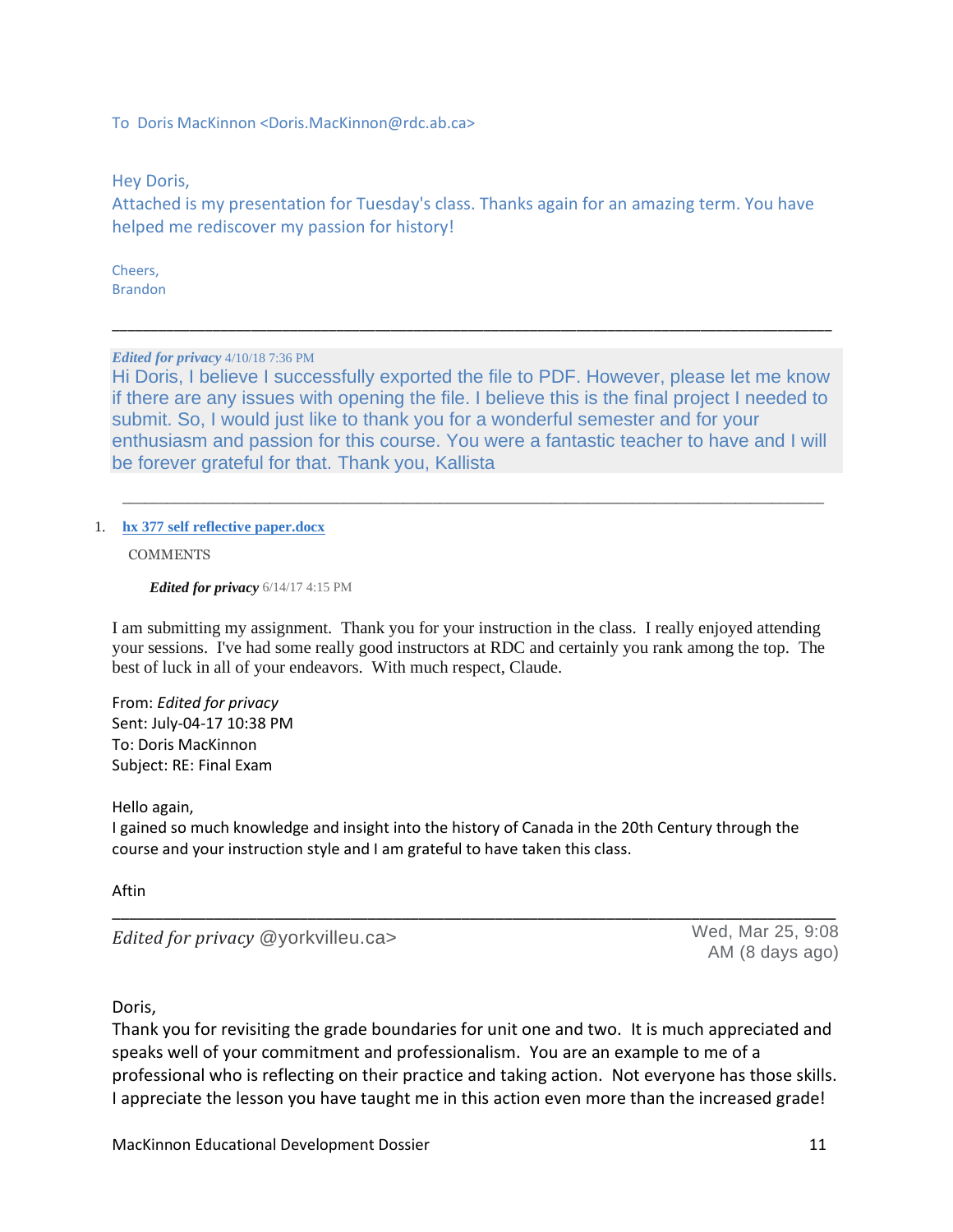to Doris

Morning Doris,

Morning and hope you are keeping safe. This is just to say thank you for all the mentorship and educative supports during the Research in Education course. I really learned a lot being a novice on information about research, it was really an educative journey for me. Big thanks. and do continue to stay safe.

| Edited for privacy (via My Courses) <noreply@yorkvilleu.ca></noreply@yorkvilleu.ca> | Sat, Aug 22,<br>9:42 PM (11<br>days ago) |
|-------------------------------------------------------------------------------------|------------------------------------------|
|                                                                                     |                                          |

\_\_\_\_\_\_\_\_\_\_\_\_\_\_\_\_\_\_\_\_\_\_\_\_\_\_\_\_\_\_\_\_\_\_\_\_\_\_\_\_\_\_\_\_\_\_\_\_\_\_\_\_\_\_\_\_\_\_\_\_\_\_\_\_\_\_\_\_\_\_\_\_\_\_\_\_\_

to Doris

Hello,

to Doris

I just wanted to take the time to thank you for your consistent guidance and patience throughout this course. I can't even begin to describe how much I have learned in this short amount of time, and I know it is fully due to your genuine care. I was (and am) a broken record with one too many distractions. I would have liked to take more time to fully absorb the information offered to me, and especially go through my assignment for proofreading and to make many, many, amendments. Although I know I could have done a much better job with the assignment, I can confidently say that I am leaving the course and left the assignment with a deeper sense of knowledge, and am intrigued to continue to learn more. I know I will be revisiting the textbooks and running docs of our class discussions in the near future - perhaps when the kids get back to school!

\_\_\_\_\_\_\_\_\_\_\_\_\_\_\_\_\_\_\_\_\_\_\_\_\_\_\_\_\_\_\_\_\_\_\_\_\_\_\_\_\_\_\_\_\_\_\_\_\_\_\_\_\_\_\_\_\_\_\_\_\_\_\_\_\_\_\_\_\_\_\_\_\_\_\_\_

Thank you for everything

*Edited for privacy* < @yorkvilleu.ca> Fri, Aug 21,

7:08 PM (12 days ago)

*Edited for privacy* (via My Courses) <noreply@yorkvilleu.ca> Mon, Aug 17, 9:09 AM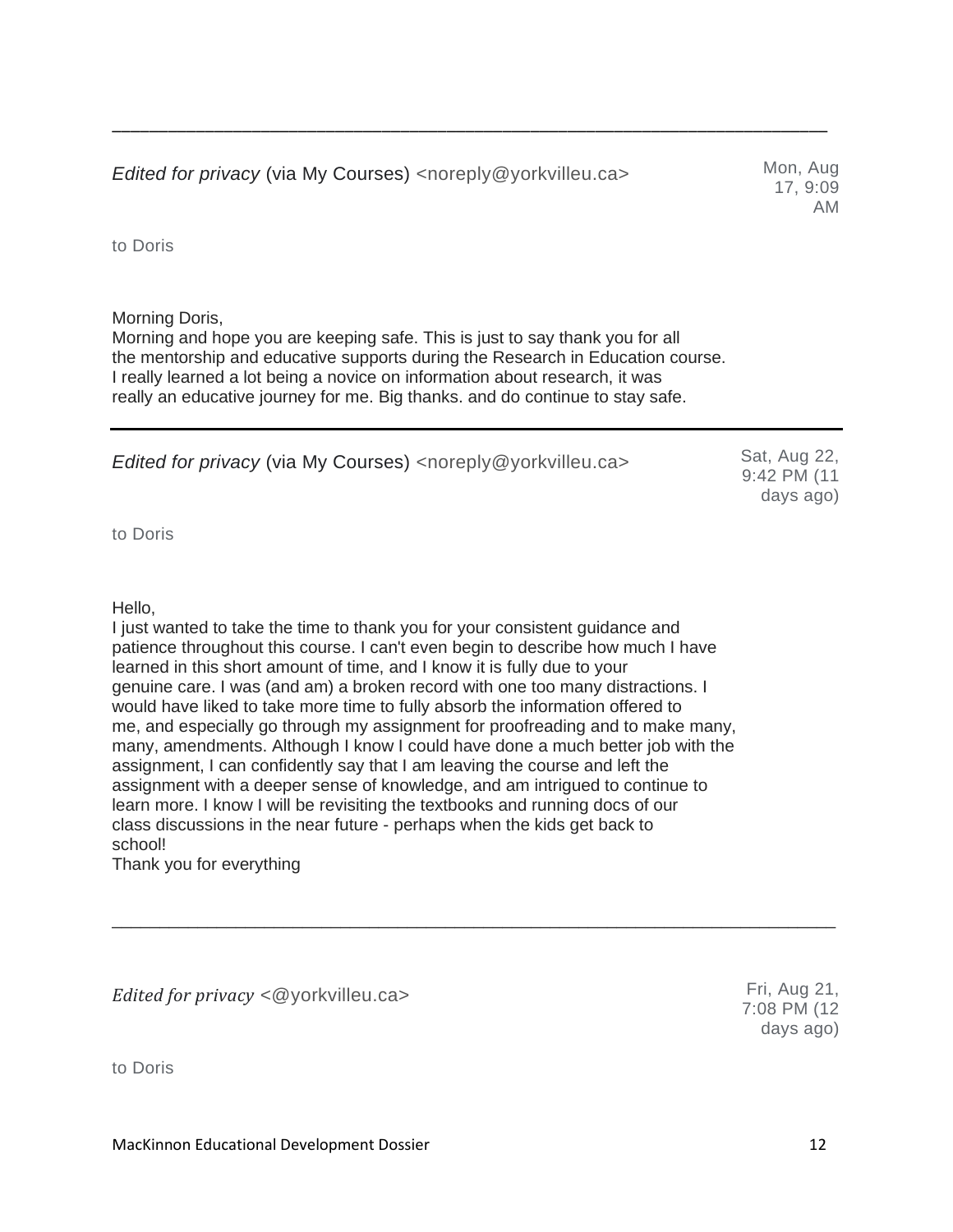## Hi Doris,

I wish to use this opportunity to thank you for instructing and supporting me throughout this course. Your scrutiny has in no doubt imparted greatly on my success and I would appreciate it if you would be willing to guide and support me in my future endeavors. Also, I would like to know if I'm expected to correct and resend the assignment based on your feedback, please let me know.

Thank you for everything,

| <i>Edited for privacy</i> <@yorkvilleu.ca> | 5:42 PM<br>(2 hours)<br>ago) |
|--------------------------------------------|------------------------------|
|                                            |                              |

to Doris

Hello, Professor MacKinnon.

Thank you for the feedback, and for jumping in to guide us in discussion.

I am spending my days pre-occupied with thoughts/ideas relating to this course, which is great; it is obvious to me that the content is relevant, right now, in my life.

I appreciate that the work, and your efforts to make it so, are engaging.

Respectfully,

*Edited for privacy*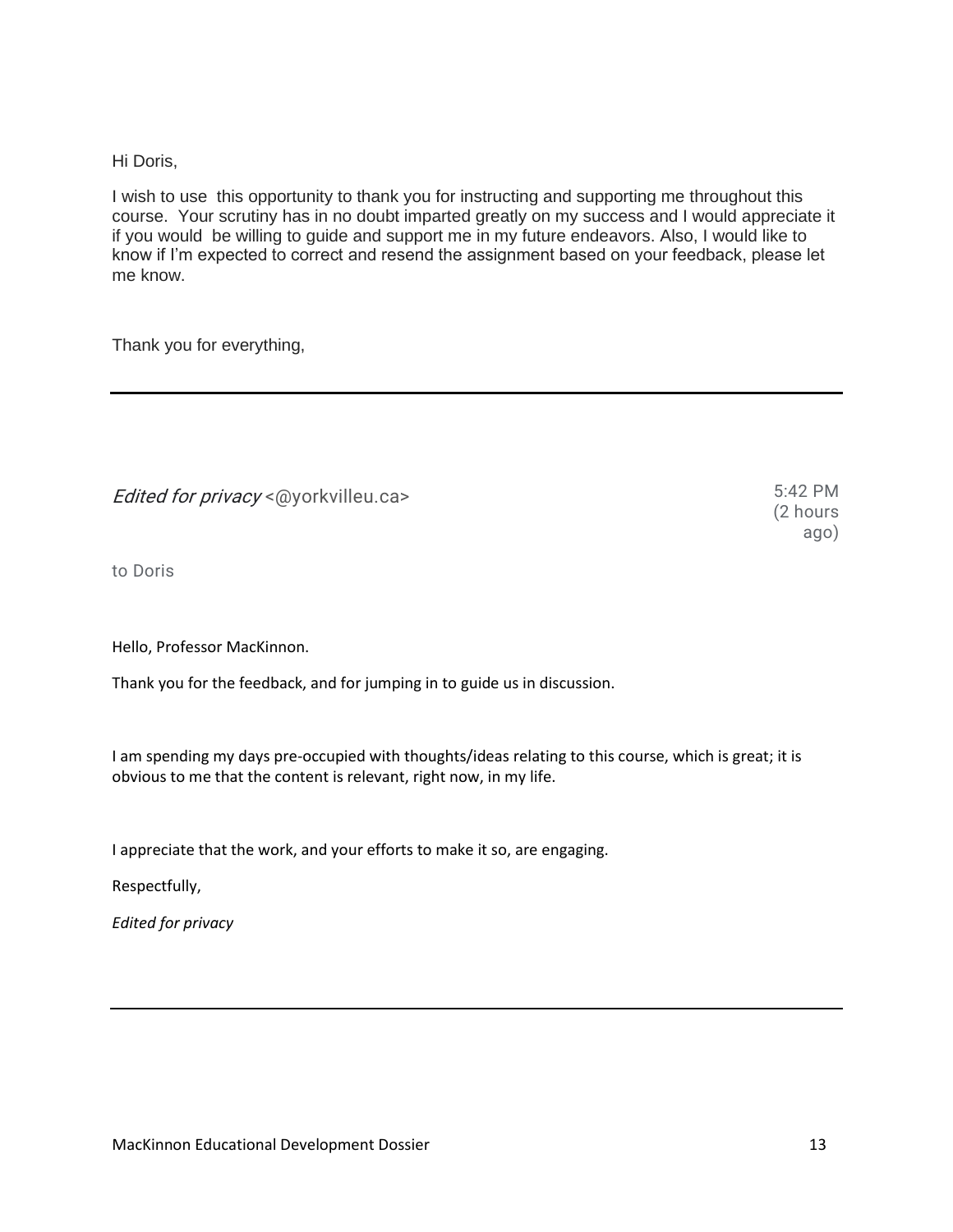## *Edited for privacy* <edited for privacy@yorkvilleu.ca>

to Doris

Hi Dr. MacKinnon, I am delighted and ecstatic to be working with you. Truly an honour! My draft proposal is of course... a draft. It needs revising and important updates. I have set a deadline for December 14 for me to send you a revised, clean edit of my proposal. Does this work for you? I would love to connect with you over Zoom sometime between now and January 4 if possible. Really looking forward to working with you on my major academic report! *Edited for privacy*.

*Edited for privacy* <edited for privacy@gmail.com>

to Doris

#### Hi Professor,

Thank you for the additional time, patience and effort yesterday. I've been meaning to thank you for selecting such engaging resources. Because of my role, I have to do a great deal of added professional reading, so I really notice when someone has taken the extra effort to carefully curate texts that spark deeper inquiry.

I've greatly appreciated that your focus has been on broadening our understanding of research. You've certainly given me insight and inspired me to keep learning long after this course wraps.

Thank you again, I know teaching during a pandemic is deeply demanding labour, and I hope you know how much you are appreciated. The conversations in this course's forums are much richer than others--your engagement and gentle nudging really paid off.

Take care,

*Edited for privacy*